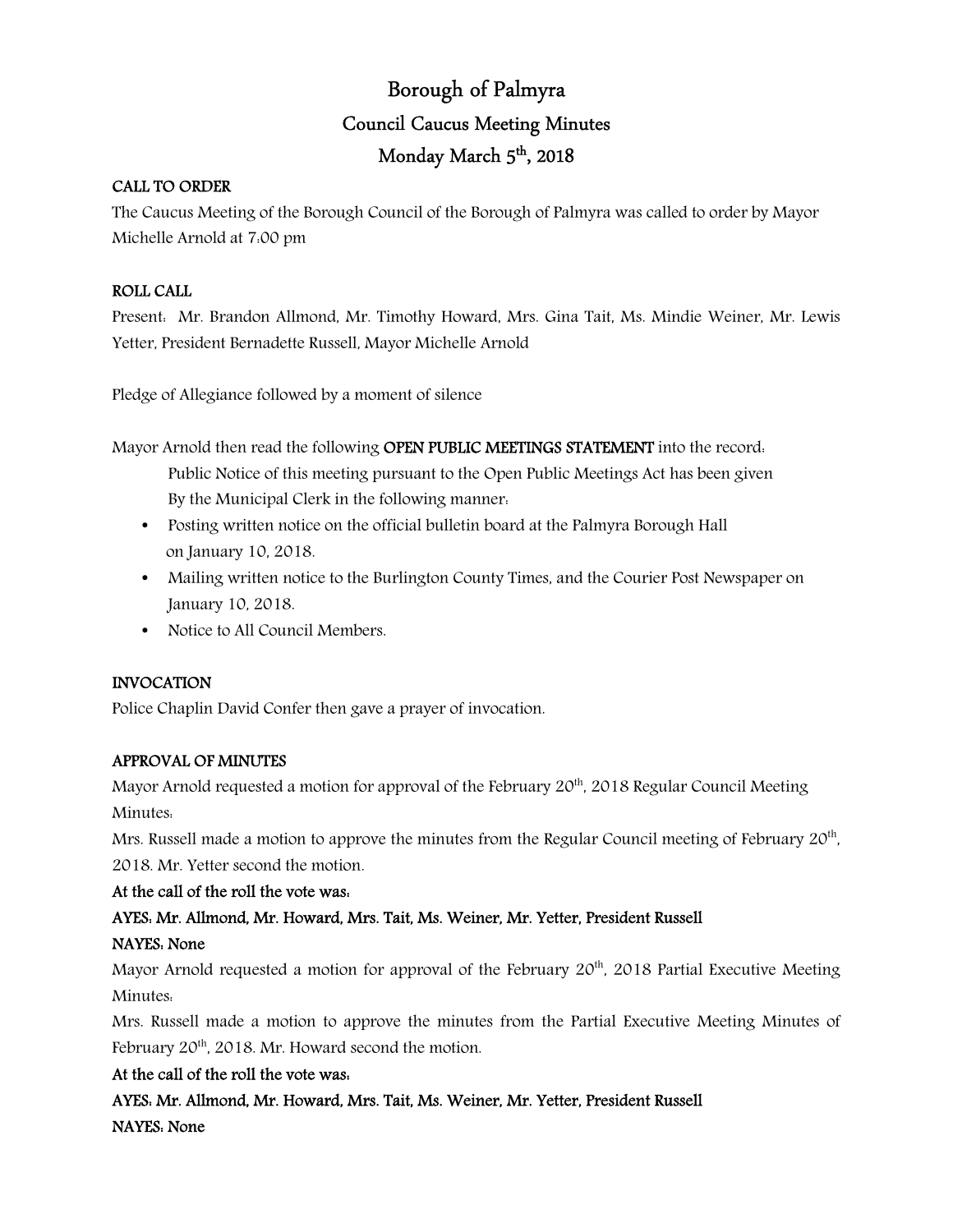Mayor Arnold requested a motion for approval of the February  $20<sup>th</sup>$ , 2018 complete Executive Session Meeting minutes:

Mrs. Russell made a motion to approve the minutes from the February  $20<sup>th</sup>$ , 2018 complete Executive Session. Mr. Howard second the motion.

At the call of the roll the vote was: AYES: Mr. Allmond, Mr. Howard, Ms. Weiner, President Russell NAYES: None Recuse: Mrs. Tait, Mr. Yetter

#### CORRESPONDENCE

Mayor Arnold read into the record a letter received from Diane Gutierrez-Saccetti Acting Commissioner Dept of Transportation.

Mayor Arnold read the resignation letter from Ptlm. Tyler Main, and council accepted it.

Mayor acknowledged thank-you notes received from Mr. Jim Winckowski, John J. Gural, Sr. and Ted and Susan Rosenberg

#### PRESENTATIONS

Mayor Arnold introduced Mr. Erin Nooney a Burlington County Senior Wetlands Specialist and George Softly of the Mosquito Squad of Mount Laurel & Greater Washington Twp. Mayor Arnold explained that there were some questions from Borough Council regarding whether or not the Borough should enter into the Agreement with the Burlington County Department of Public Works, Division of Mosquito Control. Mr. Nooney explained that the agreement is for the helicopter spraying in the Fillit area on the Southside of Rt. 73 and is requesting permission to fly in the Borough's airspace. Mr. Nooney explained the helicopter is used when spraying over 5 acres, the inspectors go out check the area for larva making sure they are the right size and type, if they fit the criteria then the helicopter is sent to spray. Mr. Nooney noted going back to 2012 the area was only sprayed once and that was in 2015. Mr. Nooney noted the pesticides which they use and explained how they work, indicating they are used for mosquito larva and will not kill adult mosquitos. Mr. Nooney further explained the timetable for flying if necessary and indicated the helicopter only drops granular particles over standing water in that area. Mrs. Tait indicated some of council's concerns were the trucks which come thru town spraying a fog mist. Mr. Nooney explained that spraying is usually done due to a health situation where mosquitos have tested positive in a certain area for West Nile, St. Louis encephalitis, or other viruses. Mr. Nooney stated, if that occurs permission is not needed from the municipality as it is done under the guise of public health. Mr. Nooney explained mosquitos only breed in standing water, if the water is moving they do not breed, so they would not breed in the river. They was some discussion between council and Mr. Nooney regarding how and why some areas are treated and what pesticides are safe for bees and fish. Mr. Nooney stated that if they are called to spray because of a public health problem usually 24 hour notice is given although they are only required to give a 12 hour notice to people; beekeepers they are required to give 24 hour notice. Mr. Nooney indicated they try to educate the public regarding standing water. Mr. Softly noted he was here in support of Mr. Nooney and the things the County is doing. Mr. Softly showed and gave the Best Practices for Integrated Mosquito Management manual to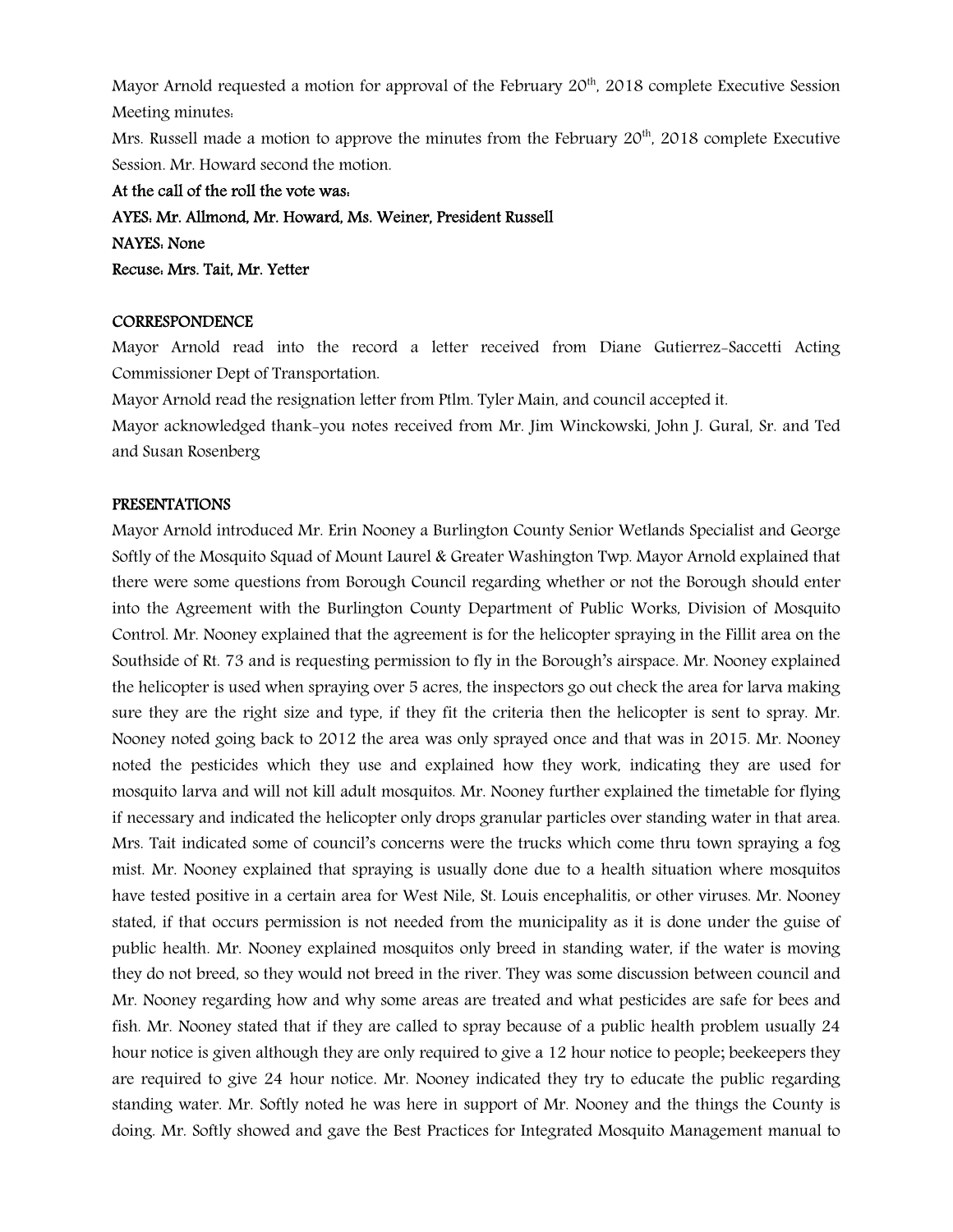council. Mr. Softly stated the County is following all the procedures outlined in the manual, going through every effort trying not to use chemicals and to be environmentally friendly. Mr. Softly indicated he was a certified trainer to educate the public regarding these matters. Mr. Softly stated there are some natural things which have been talked about like bat houses and such, which are just not as effective. Mr. Softly and Mr. Nooney indicated when bats are more active, at night, mosquitos are less active, and they are just not as effective. Mr. Softly stated that the all-natural pesticides which are out do not have a kill factor some do act as repellants. Mr. Gural inquired about the thermacells. Mr. Softly stated they can be effective.

#### PROFESSIONAL UPDATES

## James Winckowski, CME

James Winckowski of CME informed council about three projects they are currently working on. The MS4 Stormwater Management Permit was renewed with new conditions, one of which is training for governing body members. Mr. Winckowski indicated the governing body would be receiving an email with a link to a website for a webinar for Stormwater management, please watch it and email back to Mr. Gural or Mr. Winckowski so that it will be ready for next year's report.

Mr. Winckowski indicated the Grove Park Project subcommittee held a meeting last week and reviewed the concept plans approved by the county additionally there was conversation regarding some minor changes which they will be working on and hopefully having another meeting with the committee in the next couple of weeks to look over those changes. Mr. Winckowski would like to have the project out to bid this year with construction to begin late summer early fall next year.

Mr. Winckowski stated there is a resolutions on the agenda tonight for SHI and New Jersey Business Systems for the purchase of additional materials and authorize labor hours for the items to be installed. Mr. Winckowski stated the project is about 95% complete.

Mr. Gural and Mr. Winckowski further explained the need for some additional larger monitors, relocating some cameras due to the installation of the new doors in Borough Hall and installing electric at the basketball court on Legion field and Ethel B Hardy Park. Mr. Gural stated the original budget approved by the governing body was \$410,000.00 and with the changes we are still under that amount. Chief Pearlman went on to explain how the cameras helped them solve an auto burglary which the cameras actually caught it on tape.

## William Kirchner, ERI

William Kirchner informed council that the fence is up at Legion field. Mr. Kirchner noted that as soon as the clay pit opens and they can get the clay they will be able to do the work on the softball field. Mr. Kirchner also noted that the pitching mound is completed as the contractor was able to get the infield mix but he needs a truck load or so to complete the infield. Mr. Kirchner stated the survey work is complete on the 2018 road program and the design is almost complete and should be complete by the end of month, with the intent of putting it out for bid in April and accepting bids back and awarding in May.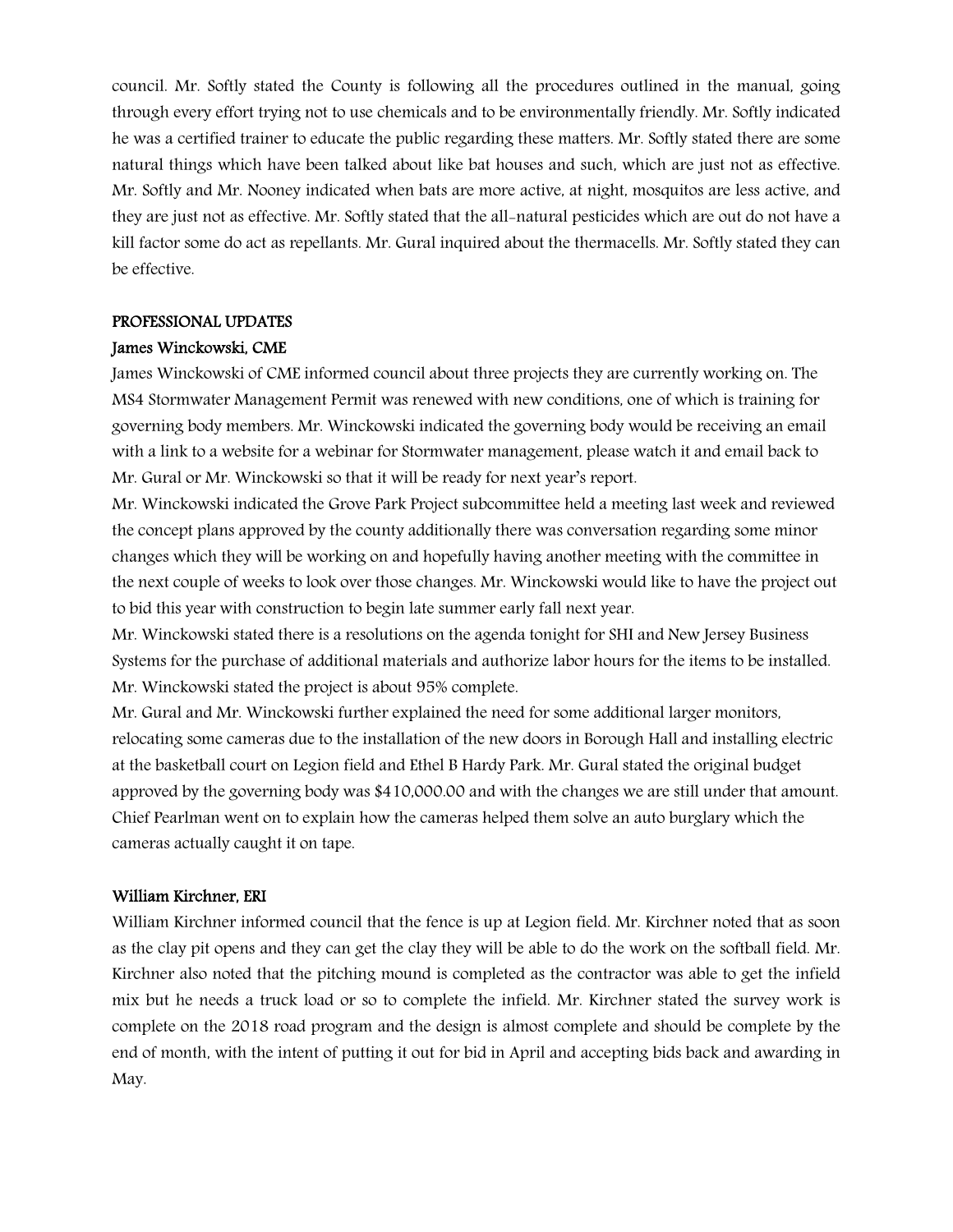## William Kirchner – Temple Blvd and 2018 Road Program Presentation

Mr. Kirchner began the presentation regarding the Temple Blvd. and 2018 Road Program. Mr. Kirchner stated the reason for the study was numerous complaints from the residents on Temple Blvd. regarding the heavy volume, fasting moving traffic. Mr. Kirchner noted even though trucks are prohibited, we are still seeing a lot of trucks. Mr. Kirchner also noted that at the intersection of Temple and Firth Lane there is a drainage problem and it floods when it rains. Mr. Kirchner noted the results of the field inspection are numerous and it would take a sizeable amount of time to disseminate that information the Mayor, Council and the residents, so he was hoping for a subcommittee from council, three members who could narrow down the information and determine the manner to present to council in which to proceed. Mr. Kirchner then described in detail some of the various issues on Temple Blvd., he presented handouts and many slides and gave a lot in information regarding accidents, traveling speeds, traffic counts, road conditions, designs to slow the traffic and address the drainage in the flooding area. After some discussion with council regarding the financing of the project and potential beginning of the project, Mr. Gural indicated a discussion would be had during the budget workshop as to the future financing of this project. Council and the Mayor indicated the public safety committee will work with Mr. Kirchner to determine the direction and manner of the project and will come back to council with that information.

## PUBLIC PORTION

Mayor Arnold then asked for a motion to open the Public Portion. Mrs. Russell made a motion to open the public portion for comments. Mr. Yetter second the motion

## All members present voted in favor of the motion

Mr. Rader- Harbour Drive- Mr. Rader stated two members of council without notice or explanation, decided the residents of Palmyra would not participate in the Burlington County mosquito program by tabling the vote on resolution 2018-75 for at least one month without explanation. Mr. Rader stated after tonight's presentation will there be a rebuttal from council member to explain exactly why the mosquito control program is not acceptable. Mr. Rader indicated both Riverton and Cinnaminson participate in the program and is there a priority to settle mosquito control. Mr. Rader stated the presentation tonight was very effective and if there is a rebuttal can it be tonight so that resolution 2018-75 can be resolved. Mayor Arnold stated a vote will be called for tonight on resolution 2018-75 and the information presented tonight was very helpful. Mr. Rader stated if there is a rebuttal can it be tonight before the vote, not just a "we don't want to do that and were not going to tell you why". Ms. Weiner asked Mr. Rader if he could repeat the first part of his comment. Ms. Russell indicated we had the conversation last year regarding our concerns about the chemicals used and the impact. After some discussion, Ms. Weiner stated the resolution was pulled and we asked if there was a way to get more information from the county regarding the program, which is what was done tonight. Ms. Weiner indicated the reasons for meetings are to get more information so that we educate ourselves before making decisions for the seven thousand or so residents. Ms. Weiner stated we gathered the information and the resolution is on the agenda for a vote tonight. Some additional discussion was had and additional comments were made Mr. Gural again explained exactly how we are at the point we are at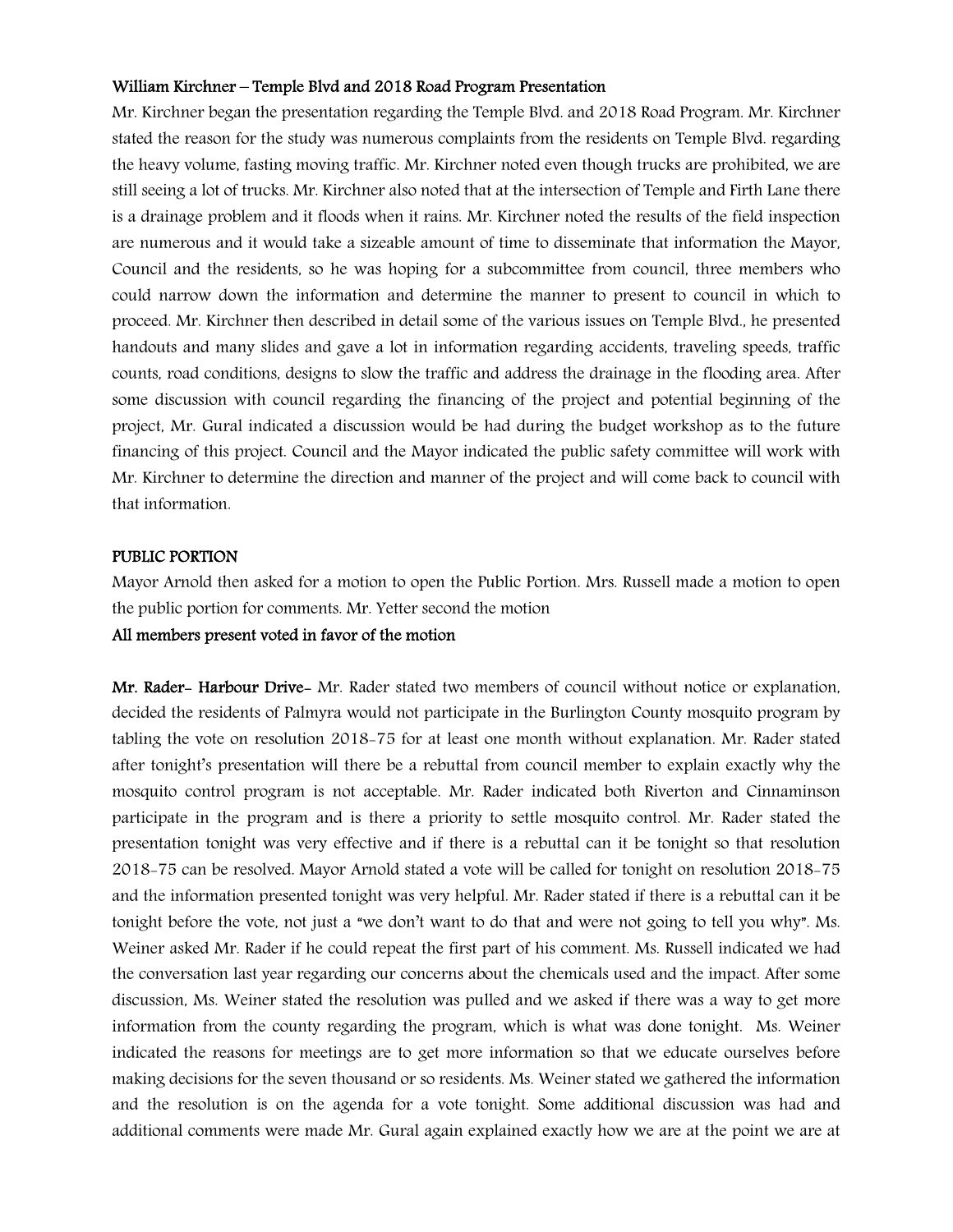this point. Mrs. Russel stated tonight we learned what the difference is between how the county and the state work together and apart. Mr. Yetter indicated tonight we are only voting on whether or not the county can fly in our airspace and treat the area on the south side of Rt. 73. Mr. Allmond stated the delay in voting on the resolution was not a major concern as they do not begin treating until later in the year. Some additional discussion and comments were made. Mayor Arnold stated we will invite Mr. Softly back to have an informational seminar for the public.

No one from the public wishing to be heard President Russell made a motion to close the public portion, Mr. Yetter second the motion.

## All members present voted in favor of the motion.

## RESOLUTIONS Consent Agenda

Resolution 2018-75 and Resolution 2018-99 to Resolution 2018-101 will be enacted as a single motion, if any resolution needs additional discussion it will be removed from the consent agenda and voted on separately.

- **Resolution 2018–75, Resolution Authorizing Mayor Michelle Arnold to Execute the Agreement** with the Burlington County Department of Public Works, Division of Mosquito Control
- Resolution 2018–99, Resolution of Support from Local Governing Body Authorizing the Sustainable New Jersey Grant Application
- Resolution 2018-100, Resolution Awarding Contract Change Order #1 to New Jersey Business Systems, Inc. for Equipment and the Installation of Security Camera Equipment per their Proposal Dated 02/05/2018 in the Amount of \$31,141.00 Under NJBS State Wireless Contract 83899 and Utilizing Capital Funds.
- Resolution 2018-101, Resolution Awarding a Contract Change Order #1 to SHI International Corp, for the Purchase of Equipment and Warranty for the Security Camera System per the proposal dated January 22, 2018 in the amount of \$4,793.54

Mayor Arnold asked for a motion to approve the consent agenda as read. President Russell made a motion to approve Resolution 2018-75 and Resolution 2018-99 to Resolution 2018-101. Mr. Yetter second the motion.

At the call of the roll, the vote was: AYES: Mr. Allmond, Mr. Howard, Mrs. Tait, Ms. Weiner, Mr. Yetter, President Russell NAYES: None Resolutions noted in motion were approved

## DISCUSSION ITEMS

## New Business

Mr. Gural stated the business and community development committee requested the Sunday hours for alcoholic beverage sales be placed on the agenda tonight and considered for changes. Mr. Gural indicated the past and current ordinances were forwarded to you so that you could review them, and perhaps those ordinances need to be update. Mr. Rosenberg indicated he looked thru it and it is obtuse.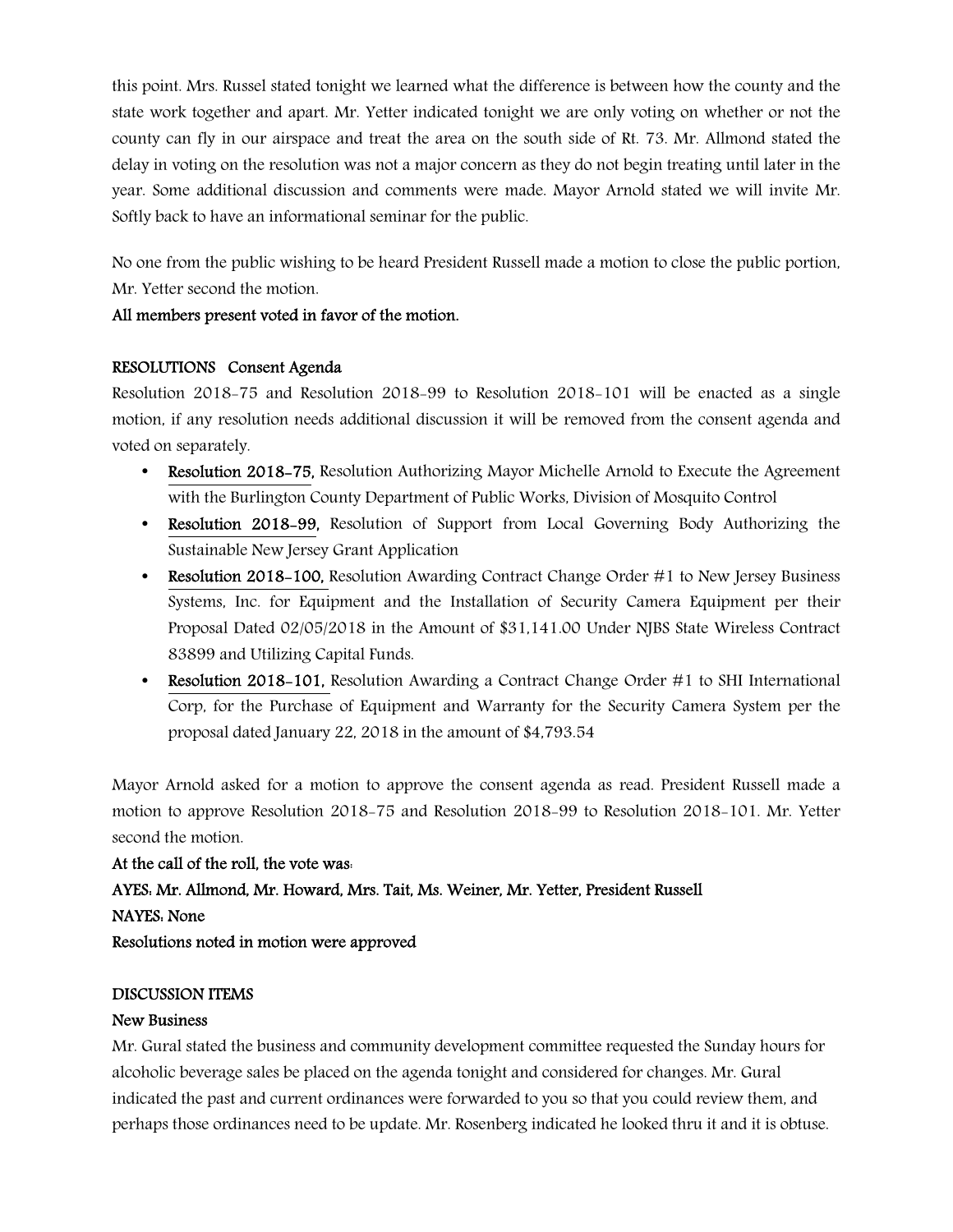Mr. Rosenberg indicated he and Mr. Gural would take a look at it if council so wished, and come back with some recommendations. Mayor Arnold asked the committee if they had some recommendations. Ms. Winer stated that the committee would like to see sales begin at 10:00 am on Sundays. Mrs. Tait stated she thought there was something in the ordinance which made a distinction between a retail store and a restaurant. Ms. Weiner indicated brunch is a big thing and Curran's is considering a Sunday brunch. Mayor Arnold indicated the ordinance does need to be clarified in some places and asked Mr. Rosenberg and Mr. Gural to look it over and bring some recommendations back to council.

Mr. Gural stated the get well wishes, condolences which we send in the form of flowers and fruit baskets has become a de facto policy, understanding the desire of the Governing body to convey their concerns and well wishes to many, this is still something that state does not permit. Mr. Gural and the governing body discussed other ways to address this concern and several suggestions were made. Mrs. Russell stated, when we began discussing this our idea was to come up with different ways to do the same thing we have been doing. Mr. Gural indicated it was put on the agenda so some thoughts could be given to it and we would again discuss it during the budget workshop.

Mr. Gural stated Ms. Condo expressed some concerns regarding the Housing Rehab Program awarding contractors contracts for bidder projects without regards to the pay-to-play requirements. Mr. Gural noted in the past most contracts were 15,000.00 or less and under the threshold of pay-to-play, lately in an effort to help some residents whose rehab projects have exceeded that amount, because of the work which needed to be completed, contracts have exceeded the threshold. Ms. Condo and Mr. Gural in an abundance of caution for the Borough suggested resolutions be placed on the agenda, award the contracts and the governing body vote on them. Additionally the Borough will require the contractor to submit the pay to play documents for each project submitted for award.

Mr. Gural noted that the New Jersey Division of Fire Safety is increasing their fees 29% across the board. Mr. Gural explained these are the fees we have to pay to the Division and pass on to the residents who need the various services. Mr. Gural stated we will have to adopt and change our Ordinance to reflect those amounts in our fee schedule.

#### Old Business

Mr. Gural noted the new Ordinance reflecting the addition of the Fire Department, Junior Members was in council's packet for review. Mr. Gural stated it was sent to the Fire Company for review and they believe it is ok and are looking forward to the adoption of it. Mr. Gural indicated and Mayor Arnold asked it be placed on the agenda at the next meeting.

Mayor Arnold noted the 2016 Municipal Park Development Program Grant for the Band Shell/Grove Park Project we have already discussed.

## ADMINISTRATOR'S REPORT

Mr. Gural stated the DVRPC (Delaware Valley Regional Planning Commission) has a TCDI (Transportation Community Development Initiative) Grant Program which requires a mandatory information workshop 3/13/2018. Mr. Gural explained that Borough representatives must be in attendance if we intend to apply for this grant. Mr. Gural indicated he and Mr. Gerkens would be attending.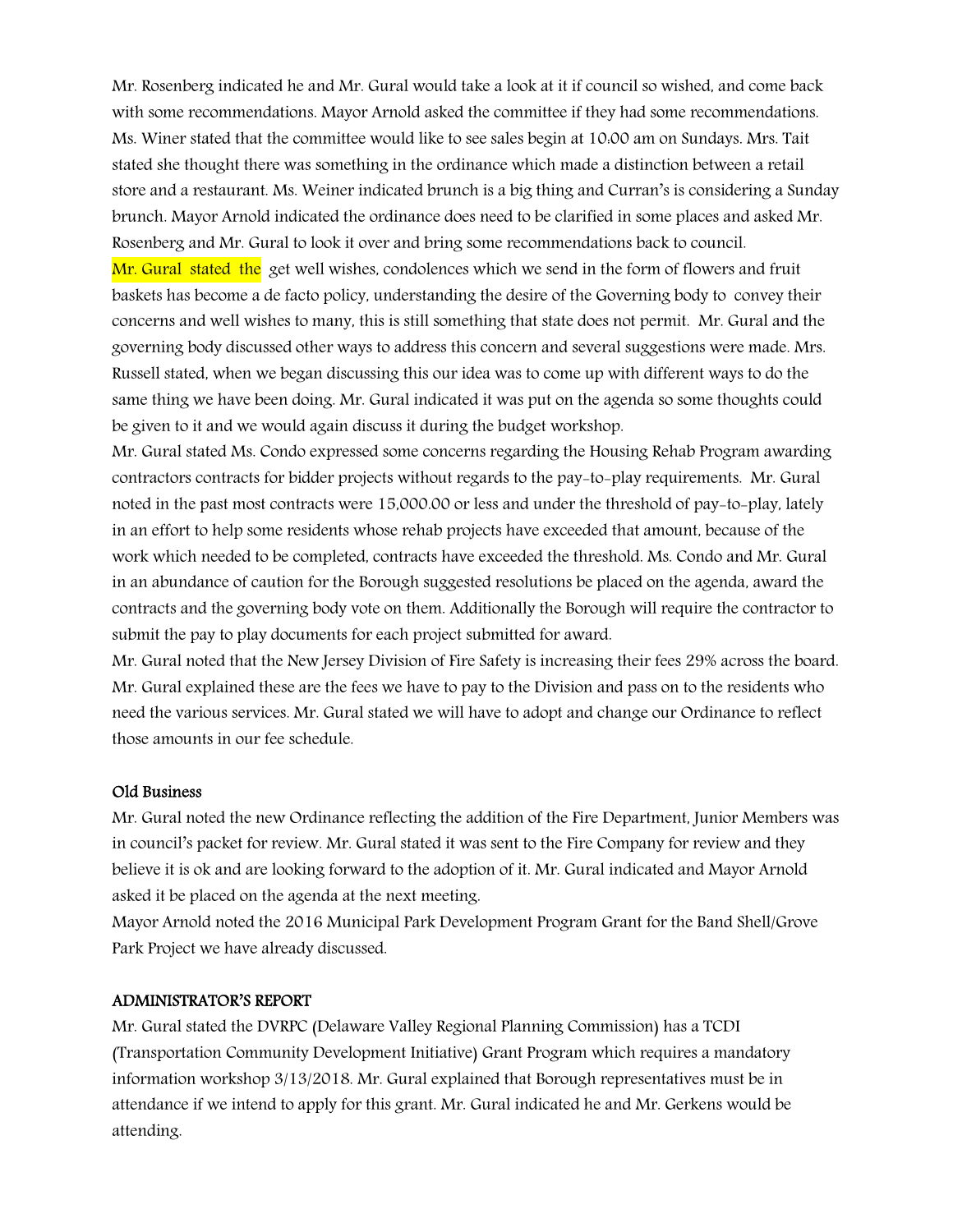Mr. Gural stated he received requests from Mrs. Tait, Mrs. Russell for background checks and Mr. Allmond has made some inquiries regarding the background checks. Mr. Gural again went over the process and stated Chief Pearlman will get the paperwork you need to make your appointments. He also noted the Borough will reimburse Council for the charges.

Mr. Gural stated he would be sending the list of public events to our insurance carrier which may utilize student volunteers, if anyone else has any other event they would like to add please send it to him.

Mr. Gural noted he, Mr. Rosenberg and Mr. Dreby are working on the Fire Company lease agreement, and it should be complete by the time the budget is adopted.

Mr. Gural noted the FEMA grant which we received for the drainage ditch repairs, Mr. Kirchner is reaching out to FEMA to see if we can apply those outstanding funds to the new grant application for the drainage boxes issues which are a little further upstream and on our property than the drainage ditch which is not, and perhaps we might not have to repay the funds. Mr. Gural noted as more information is know he will notify council.

Mr. Gural reminded council that the BURL CO JIF Elected Officials Liability Seminar is on Wednesday March 28<sup>th</sup>, 2018 at 5:30 pm at O'Connor's Restaurant in Easthampton.

Mr. Gural asked if everyone had received the instructions for the Wi-Fi access for their laptop computers. Mr. Gural also stated that with the new camera system being installed works with Wi-Fi and because it does we may have an opportunity to offer Wi-Fi access in the immediate area of those cameras in Ethel B Hardy Park and at the Promenade.

Mr. Gural stated the glass doors are being installed in Borough Hall.

Mr. Gural stated he met with Judge Ahart, Mrs. McGill and Chief Pearlman noting that court days in Palmyra are currently the 2<sup>nd</sup> and  $4<sup>th</sup>$  Thursdays of the month at 7:30 am. Mr. Gural indicated Judge Ahart is requesting the time be changed from 7:30 am to 12:30 pm. Mr. Gural indicated the time change actually works out better for us in regarding parking and building accessibility. Mr. Gural stated he anticipated this will begin about April 12<sup>th</sup>, 2018.

Mr. Gural also noted the Stormwater permit educational requirement Mr. Winckowski referred to requires Council, the Land Use Board to attend the webinar. Mr. Gural indicated he would be sending the link to council for them to review.

## COMMUNITY SPOTLIGHT

Mayor Arnold stated the NJCEED Program at Virtua is offering free mammograms for uninsured residents of Burlington County on March 10<sup>th</sup>, 2018 at the Christ the Redeemer Church on Pine Street in Mt. Holly, NJ. Mayor Arnold also announced the Burlington County Freeholders are hosting another shredding event on Sunday March 11, 2018 from 9:00 am to 1:00 pm at the Burlington County Resource Recovery Complex located in Florence. Mayor Arnold stated the Palmyra Fire Company is holding their Annual Pancake Breakfast on March  $25<sup>th</sup>$ , 2018. Mayor Arnold noted a benefit is being held for the Minnix Family on April  $7<sup>th</sup>$ , 2018 at the Cove in Palmyra. "Designer Purse Bingo" is being held on Friday March 16<sup>th</sup>, 2018 at Sacred Heart Church in Riverton proceeds to benefit the Palmyra High School Post Prom. Mayor Arnold stated March  $9<sup>th</sup>$ ,  $10<sup>th</sup>$  and  $11<sup>th</sup>$ , 2018 the play "Bye Bye Birdie" is being performed at Palmyra High School. Mayor Arnold stated the Palmyra Band Parents are having a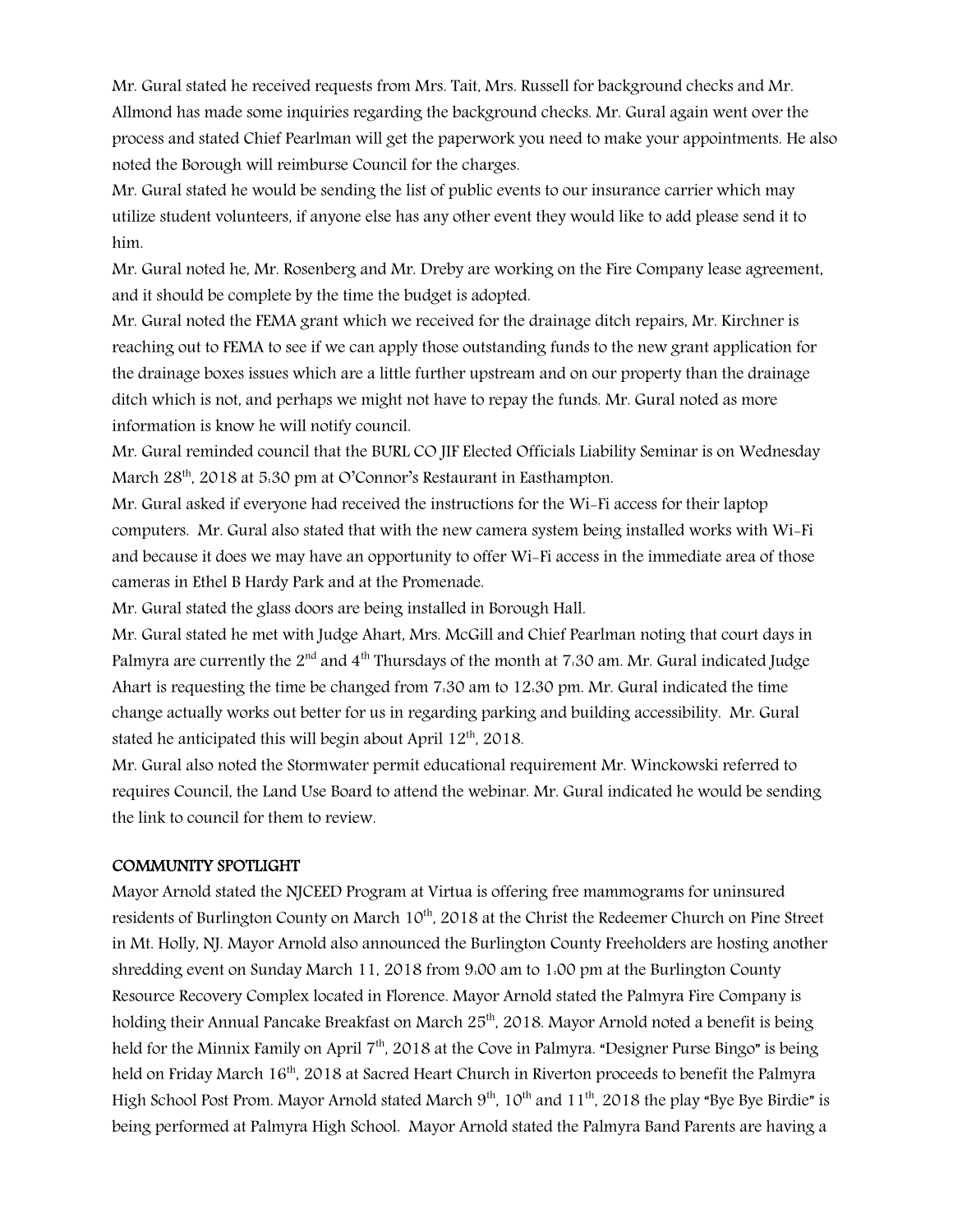fundraiser at Whistlers on Sunday April 15<sup>th</sup>, 2018 from 1:00 pm to 3:00 pm. Mayor Arnold stated "Panther Con" was great success. Mayor Arnold noted "the Relay for Life" is holding a fundraiser at Park Tavern on March 24<sup>th</sup>, 2018 from 3:00pm to 5:00 pm. Ms. Weiner stated she attended the Islamic Center which holds a Family night on Fridays, the next is on March 23rd, 2018 and everyone is welcomed to attend. Mrs. Tait congratulated the boy's and girls' basketball teams which are going to the playoffs. Mrs. Weiner stated the PIA will be holding its next meeting on Monday at 7:30 pm the church on Maple Avenue. Mr. Howard indicated the youth basketball teams are also going to the playoffs.

Mayor Arnold stated she attended Read Across America last week at Charles Street School which was a lot of fun. Mayor Arnold also noted the children did reach their reading goal and Mr. Plese did spend the night on the roof of the school. Mayor Arnold indicated she was a Regional Judge for the DEC and she was asked to come back be a State Judge for the State Leadership Conference. Mayor Arnold indicated she attended a meeting of the New Jersey Conference of Mayors last week and as things come about she will keep Council informed. Mayor Arnold indicated the EMS has given us their new slate of officers, Chief being Danny Norman. Mayor Arnold indicated she attended the 200 Club 28<sup>th</sup> Honor-Valor Awards dinner on February 23rd, 2018 where Sgt. Josiah Murphy and Ptl. Brian Johnson were presented with a Meritorious Service Award. Additionally the Palmyra, Cinnaminson, Riverton EMS was presented with the Johnson Memorial Advanced Training Award. Mayor Arnold stated the "Chat with the Mayor" is being held at Evergreen Baptist Church tomorrow from 6:00 pm to 8:00 pm. Mayor Arnold indicated she also attended the School funding meeting in Delran regarding the current status of the school funding and some changes which may be coming. Mayor Arnold stated she was pleased to be contacted by PSE&G regarding the preparation for the storm which we had last week.

#### COMMITTEE REPORTS

Mr. Howard – Youth and Recreation, Public Building, Grounds and Parks – Mr. Howard stated the Youth Recreation, Public Buildings Grounds and Parks committees will be holding their next meeting before the next regular council meeting.

Mrs. Tait – Public Safety Director, Board of Education Liaison, and Public Events- Mrs. Tait inquired as to the official date the fields would be available for use. Mr. Gural indicated April 1st, 2018. Ms. Tait indicated she spoke with Mr. Holt and he may be able to help with some infield mix perhaps half truck load.

Ms. Weiner – Administration and Finance, Business and Community development, Homeowner Association- Ms. Weiner stated the finance committee had conversations regarding paying down our existing debt. Ms. Weiner also indicated the Business and Community development committee is still working on outdoor seating and holiday lights and decorations. Additionally we had conversation regarding parking in the downtown area, Sunday hours of alcohol sales and landscaping on the tracks. Ms. Weiner stated there is a new business opening where the barista was which will be another coffee shop and there is possibly a new restaurant, farm to table, going into the luncheonette on Broad Street. Mr. Allmond –Communications and Public Relations Committee- Mr. Allmond stated the communications committee is working on getting more content on the calendar.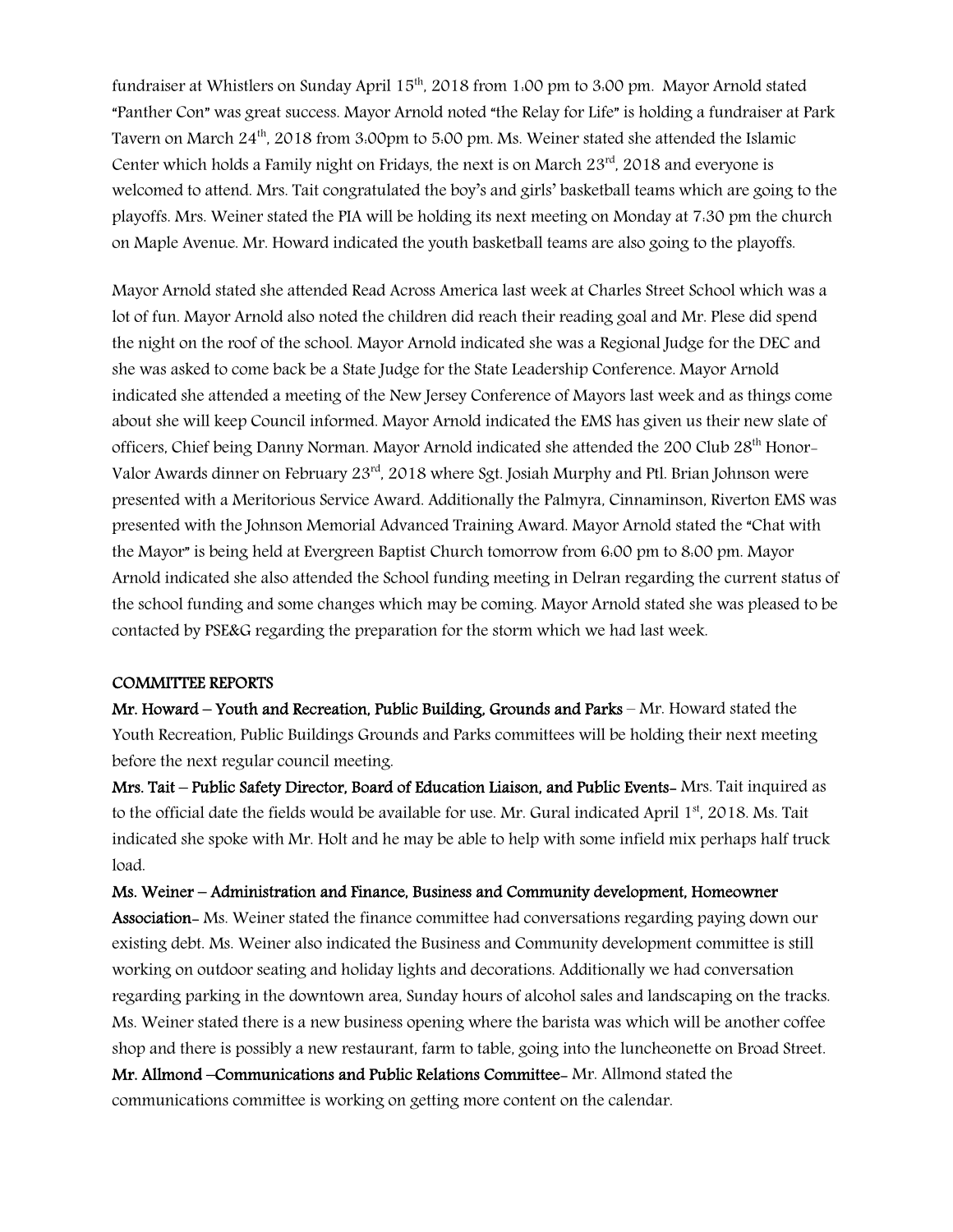Mr. Yetter - Public Works, Redevelopment and Negotiations – Mr. Yetter indicated the public works committee will be meeting before the next meeting, he also noted the green team is moving along and they are hoping to have the Stainable New Jersey application complete by June  $3<sup>rd</sup>$ , 2018. Mayor Arnold inquired if anyone had signed up for the spring recycling tour. Mrs. Russell and Ms. Weiner indicated the grant which Mr. Gerkens applied for is because Sustainable New Jersey exists. Ms. Weiner stated that the Borough gets points with sustainable New Jersey for having, had and continuing to have the Farmers Market. Mrs. Weiner stated we discussed giving the Farmer's Market over to the PIA and she believed there was some discussion regarding an agreement and the Borough would give it over to them however she did not feel as though an agreement was necessary. Ms. Weiner stated other organizations which have agreements are asking for funding and help from various departments and so the agreement was needed however the PIA is not requesting any funding they would just take it over for the Borough. Ms. Weiner stated we agreed to let them take it over. Mayor Arnold stated it was not agreed upon it was presented however there was no discussion on it. Mayor Arnold stated Mr. Rosenberg stated that if the PIA wanted to take it over they should present something to the governing body indicating that request, and the governing body has the final say. Mrs. Russell stated is it necessary for the governing body to do if we simply choose not to continue doing the Farmer's Market anymore due to time constraints. Mr. Rosenberg stated the PIA is an autonomous organization however due to the fact they are wishing to utilize Borough property they would permission from the Borough. Ms. Weiner stated what would happen is the would make application, provide their insurance, schedule the event with the scheduling coordinator, make a request to the Borough asking for assistance with public works or staff as needed. Mayor Arnold stated this conversation requires more information and a more indepth discussion so it can be placed on the agenda at next meeting for that discussion, as we are currently doing committee reports. Ms. Weiner stated this is part of her report for Sustainable New Jersey and the Farmers Market action, we need some sort of wording saying we are handing it over to the PIA and when the PIA makes application and they are approved that they will be able to use the property. Ms. Weiner stated the business and community development committee will not be doing the Farmer's Market and the PIA has taken it over. Mr. Gural stated the only agreements which we currently require with any organizations are those that receive funding from the Borough and utilize Borough property. Mr. Gural indicated if the PIA were to take over the Farmer's Market they would be utilizing Borough property but they would not be receiving Borough funding so an agreement as we require in its current form would not necessarily be necessary, however this is presently a Borough function. Mr. Rosenberg stated to what extent they would be utilizing Borough property, what would be the Borough's contribution in man hours and written hours, what would be the Borough's liability; it could be the basis for an agreement to the extent it is a permanent arrangement. Mrs. Russell indicated that we would need that in writing so that it would be the documentation for the Sustainable New Jersey application. Mr.Yetter indicated that Sustainable New Jersey needs something in writing. Ms. Weiner made a motion to have the business and community development committee hand over the Farmer's Market to the PIA. Mrs. Russell second the motion. Mr. Howard asked how you can hand over an event, it was an event we are not going to do it anymore. Mr. Rosenberg stated I don't know that you can turn over the function to another organization, if you don't do it anymore they can apply to do it if they wish. A lengthy, contentious and arduous conversation ensued regarding the Farmer's Market, PIA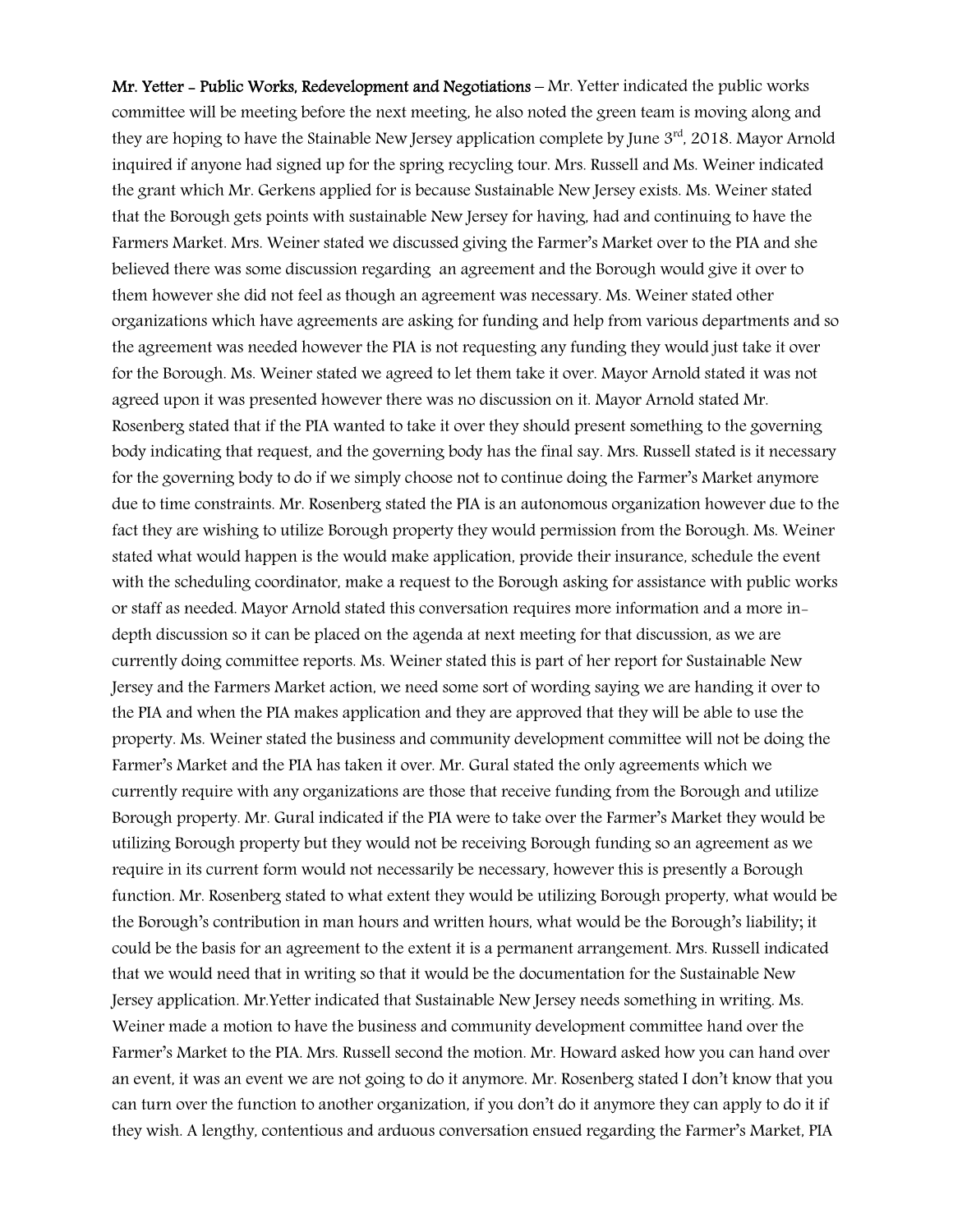and the Borough's ability to hand it over. Mayor Arnold stated that motion on the floor was not viable. Ms. Weiner stated she would look into it. Mayor Arnold stated has it been decided that the Borough is not doing the Farmer's Market anymore? Ms. Weiner stated we have. Mayor Arnold stated if the Borough wasn't doing the Farmer's Market anymore, who is it to say who is going to do it next, what if there is another organization besides the PIA who wishes to handle or take over or provide and event of that kind. After additional conversation, Mr. Rosenberg suggested that if they are interested in so doing they could simple write a letter to council and the Mayor indicating their desire to conduct a Farmer's Market in the event the Borough was not interested in doing it anymore.

President Russell – Construction, Housing and Code Enforcement Committee- Mrs. Russell indicated everything she had to say was already covered throughout other council comments in their various reports.

## PUBLIC PORTION

Mayor Arnold then asked for a motion to open the Public Portion. Mrs. Russell made a motion to open the public portion for comments. Mr. Howard second the motion

## All members present voted in favor of the motion

Mr. McElwee – Columbia Avenue – Mr. McElwee reminded everyone March  $23<sup>rd</sup>$ , 2018 the Sheriff's Department will be in Palmyra to issue Senior and Veteran Id cards at the community center from 4:00 pm to 8:00 pm.

Mrs. VanEmburgh –Garfield Avenue – Ms. VanEmburgh noted the Band Parents will be having a fundraiser at Whistler's Restaurant on April 15<sup>th</sup>, 2018 and tickets are \$15.00.

No one from the public wishing to be heard President Russell made a motion to close the public portion, Mr. Yetter second the motion.

## All members present voted in favor of the motion.

## MAYOR AND COUNCIL COMMENTS

Gina Tait had no comment.

Brandon Allmond had no comment

Lewis Yetter stated the "Panther Con" was great and the next time they have "Panther Con" he would sign up for two time slots.

Mr. Howard had no comment

Mindie Weiner had no comments.

Bernadette Russell had no comments.

Mayor Arnold thanked everyone for coming and reminded everyone to be good neighbors and be kind to one another.

Having nothing for closed session Mayor Arnold asked for a motion to adjourn the meeting. President Russell made a motion to adjourn the meeting. Mr. Yetter second the motion.